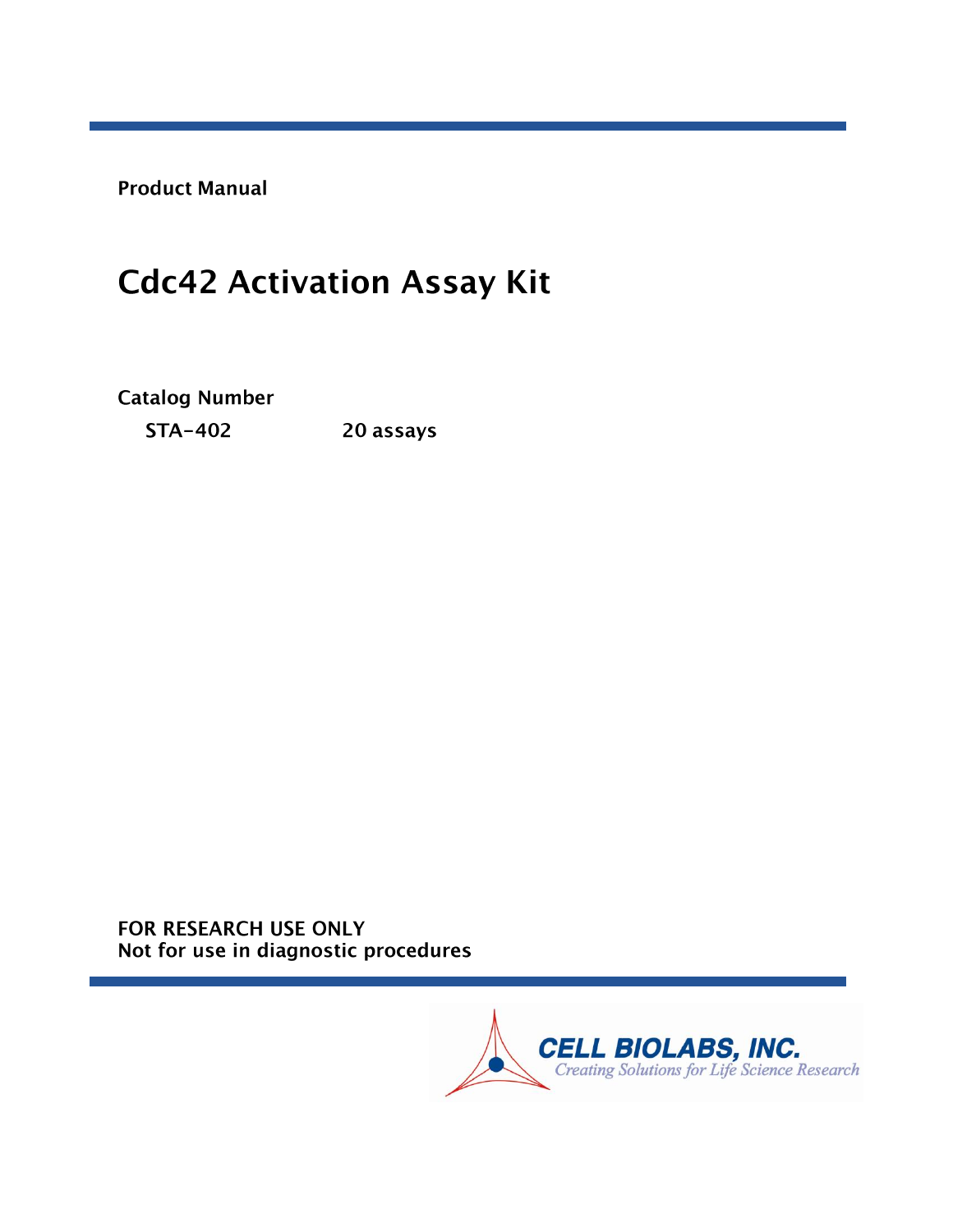## **Introduction**

Small GTP-binding proteins (or GTPases) are a family of proteins that serve as molecular regulators in signaling transduction pathways. Cdc42, a 21 kDa protein, belongs to the family of Rho GTPases regulates a variety of biological response pathways that include cell motility, cell division, gene transcription, and cell transformation. Like other small GTPases, Cdc42 regulates molecular events by cycling between an inactive GDP-bound form and an active GTP-bound form. In its active (GTPbound) state, Cdc42 binds specifically to the p21-binding domain (PBD) of p21-activated protein kinase (PAK) to control downstream signaling cascades.

Cell Biolabs' Cdc42 Activation Assay Kit utilizes PAK PBD Agarose beads to selectively isolate and pull-down the active form of Cdc42 from purified samples or endogenous lysates. Subsequently, the precipitated GTP-Cdc42 is detected by western blot analysis using an anti-Cdc42 specific monoclonal antibody (see Figure 3 and Assay Principle).

Cell Biolabs' Cdc42 Activation Assay Kit provides a simple and fast tool to monitor the activation of Cdc42. The kit includes easily identifiable PAK1 PBD Agarose beads (see Figure 1), pink in color, and a Cdc42 Immunoblot Positive Control for quick Cdc42 identification. Each kit provides sufficient quantities to perform 20 assays.



**Figure 1**:PAK RBD Agarose beads, in color, are easy to visualize, minimizing potential loss during washes and aspirations.

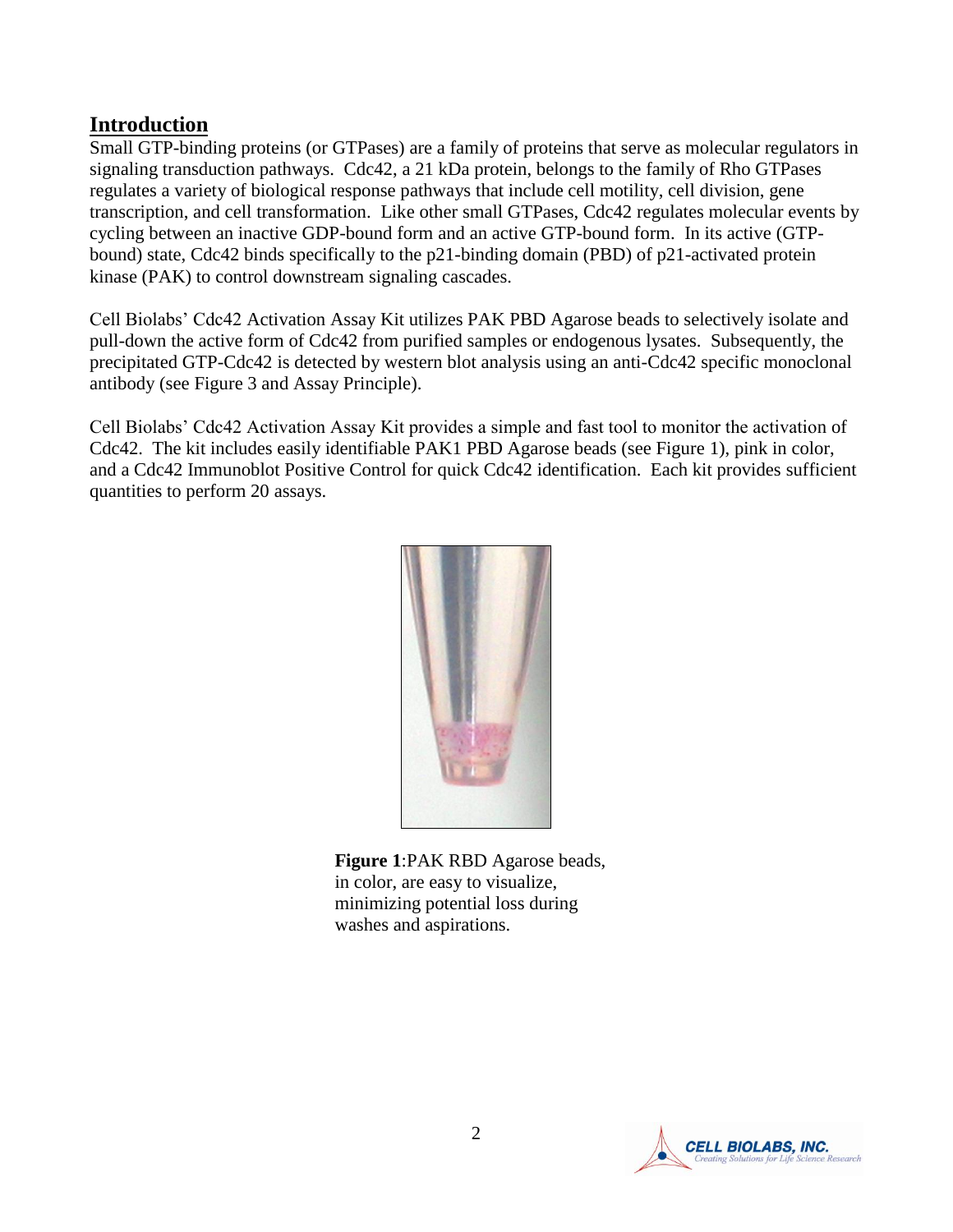## **Assay Principle**



#### **Related Products**

- 1. STA-400: Pan-Ras Activation Assay Kit
- 2. STA-400-H: H-Ras Activation Assay Kit
- 3. STA-400-K: K-Ras Activation Assay Kit
- 4. STA-400-N: N-Ras Activation Assay Kit
- 5. STA-401-1: Rac1 Activation Assay
- 6. STA-401-2: Rac2 Activation Assay
- 7. STA-403-A: RhoA Activation Assay Kit
- 8. STA-405: RhoA/Rac1/Cdc42 Activation Assay Combo Kit
- 9. STA-410: Raf1 RBD Agarose Beads

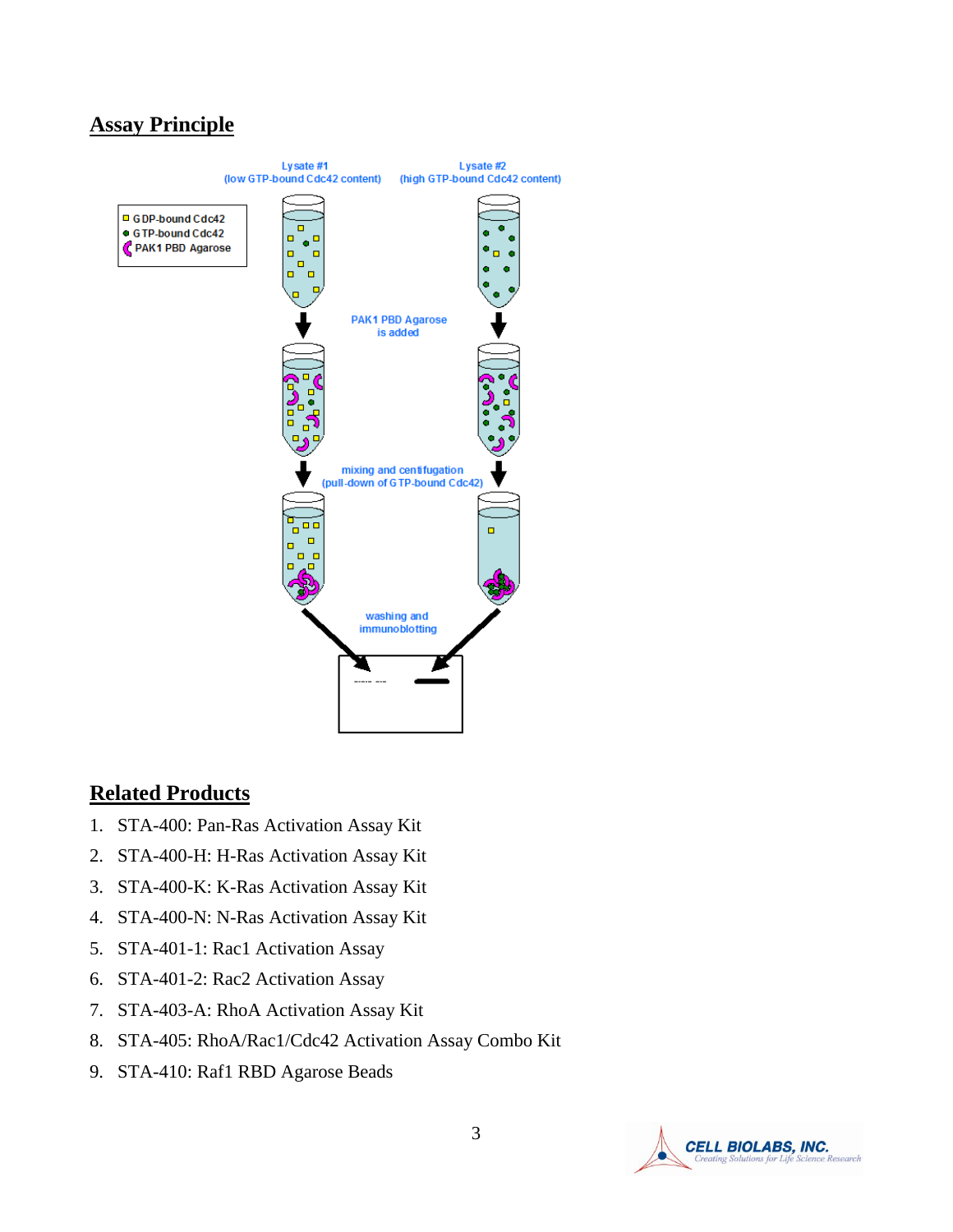## **Kit Components**

1. PAK1 PBD Agarose (Part No. STA-411): One vial – 800 μL of 50% slurry, 400 μg PBD in PBS containing 50% glycerol.

*Note: Agarose bead appears pink in color for easy identification, washing, and aspiration.*

- 2.  $100X GTPyS (Part No. 240103)$ : One vial 50 µL of 10 mM GTPyS dissolved in sterile water.
- 3. 100X GDP (Part No. 240104): One vial 50 μL of 100 mM GDP dissolved in sterile water.
- 4. 5X Assay/Lysis Buffer (Part No. 240102): One bottle 30 mL of 125 mM HEPES, pH 7.5, 750 mM NaCl, 5% NP-40, 50 mM MgCl<sub>2</sub>, 5 mM EDTA, 10% Glycerol.
- 5. Anti-Cdc42, Mouse Monoclonal (Part No. 240201): One vial 40 μL in PBS, pH 7.4, 0.05% NaN<sub>3</sub>, 0.1% BSA. *Note: This monoclonal antibody specifically reacts with human, mouse, and rat Cdc42.*
- 6. Cdc42 Immunoblot Positive Control (Part No. 240210): One vial 100 μL of partially purified, recombinant Cdc42 from *E. coli* (provided ready-to-use in 1X reducing SDS-PAGE Sample Buffer, pre-boiled).

## **Materials Not Supplied**

- 1. Stimulated and non-stimulated cell lysates
- 2. Cdc42 activators
- 3. Protease inhibitors
- 4. 0.5 M EDTA in water
- 5. 1 M  $MgCl<sub>2</sub>$
- 6. 30°C incubator or water bath
- 7. 4°C tube rocker or shaker
- 8. 2X reducing SDS-PAGE sample buffer
- 9. Electrophoresis and immunoblotting systems
- 10. Immunoblotting wash buffer such as TBST (10 mM Tris-HCl, pH 7.4, 0.15 M NaCl, 0.05% Tween-20)
- 11. Immunoblotting blocking buffer (TBST containing 5% Non-fat Dry Milk)
- 12. PVDF or nitrocellulose membrane
- 13. Secondary Antibody
- 14. ECL Detection Reagents

#### **Storage**

Store all kit components at -20ºC. The 5X Assay/Lysis Buffer may be stored at either -20ºC or 4ºC. Avoid multiple freeze/thaw cycles.

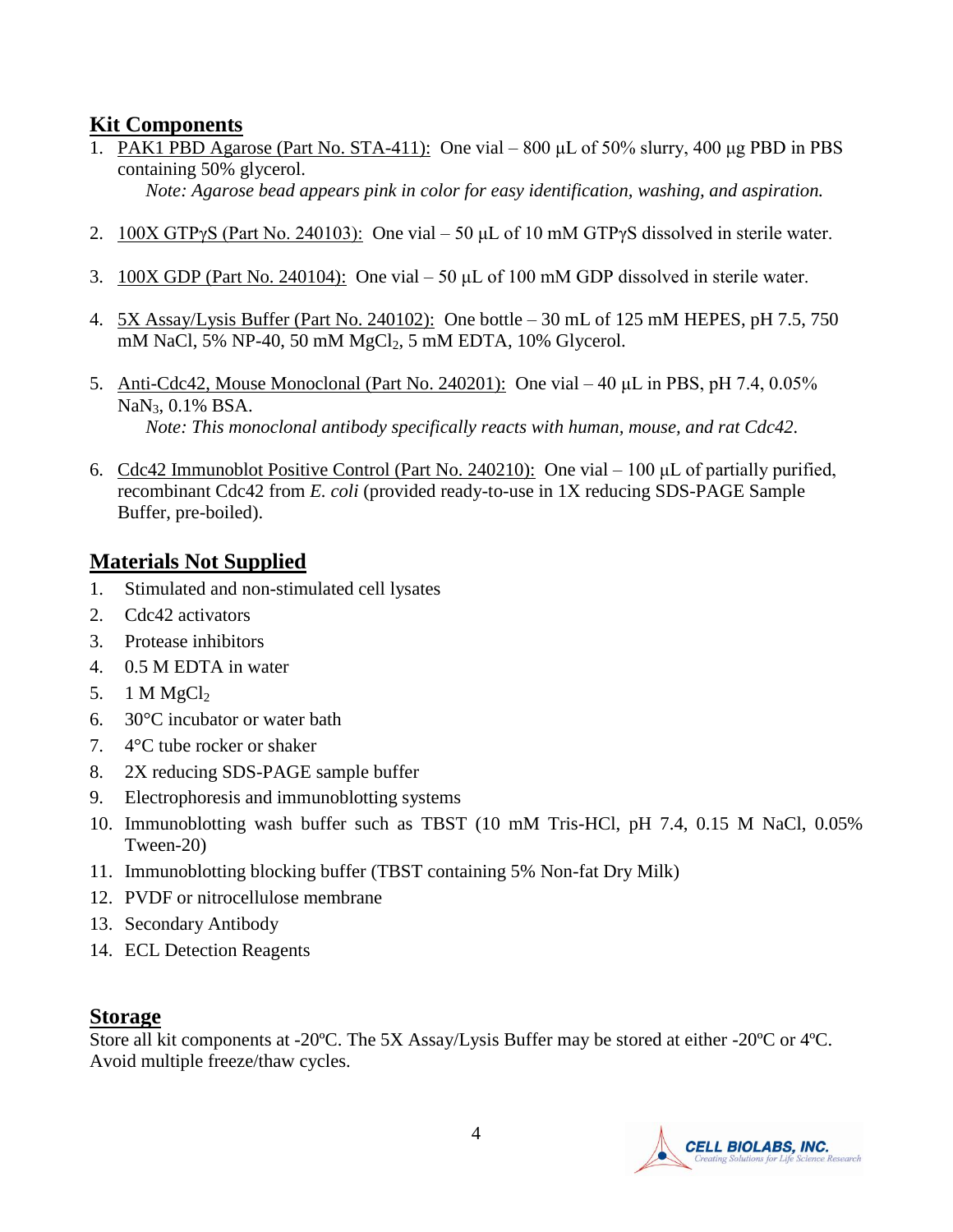#### **Preparation of Reagents**

 1X Assay/Lysis Buffer: Mix the 5X Stock briefly and dilute to 1X in deionized water. Just prior to usage, add protease inhibitors such as 1 mM PMSF, 10 μg/mL leupeptin, and 10 μg/mL aprotinin.

#### **Preparation of Samples**

*Note: It is advisable to use fresh cell lysates because GTP-Cdc42 is quickly hydrolyzed to GDP-Cdc42; frozen lysates stored at -70°C may be used. Performing steps at 4°C or on ice may reduce hydrolysis. Avoid multiple freeze/thaw cycles of lysates.* 

#### **I. Adherent Cells**

- 1. Culture cells to approximately 80-90% confluence. Stimulate cells with Cdc42 activator(s) as desired.
- 2. Aspirate the culture media and wash twice with ice-cold PBS.
- 3. Completely remove the final PBS wash and add ice-cold 1X Assay/Lysis Buffer to the cells (0.5 - 1 mL per 100 mm tissue culture plate).
- 4. Place the culture plates on ice for 10-20 minutes.
- 5. Detach the cells from the plates by scraping with a cell scraper.
- 6. Transfer the lysates to appropriate size tubes and place on ice.
- 7. If nuclear lysis occurs, the cell lysates may become very viscous and difficult to pipette. If this occurs, lysates can be passed through a 27½-gauge syringe needle 3-4 times to shear the genomic DNA.
- 8. Clear the lysates by centrifugation for 10 minutes  $(14,000 \times g)$  at 4<sup>o</sup>C).
- 9. Collect the supernatant and store samples on ice for immediate use, or snap freeze and store at 70°C for future use.
- 10. Proceed to GTPγS/GDP Loading for positive and negative controls, or Pull-Down Assay.

#### **II. Suspension Cells**

- 1. Culture cells and stimulate with Cdc42 activator(s) as desired.
- 2. Perform a cell count, and then pellet the cells by centrifugation.
- 3. Aspirate the culture media and wash twice with ice-cold PBS.
- 4. Completely remove the final PBS wash and add ice-cold 1X Assay/Lysis Buffer to the cell pellet  $(0.5 - 1$  mL per 1 x  $10^7$  cells).
- 5. Lyse the cells by repeated pipetting.
- 6. Transfer the lysates to appropriate size tubes and place on ice.
- 7. If nuclear lysis occurs, the cell lysates may become very viscous and difficult to pipette. If this occurs, lysates can be passed through a 27½-gauge syringe needle 3-4 times to shear the genomic DNA.

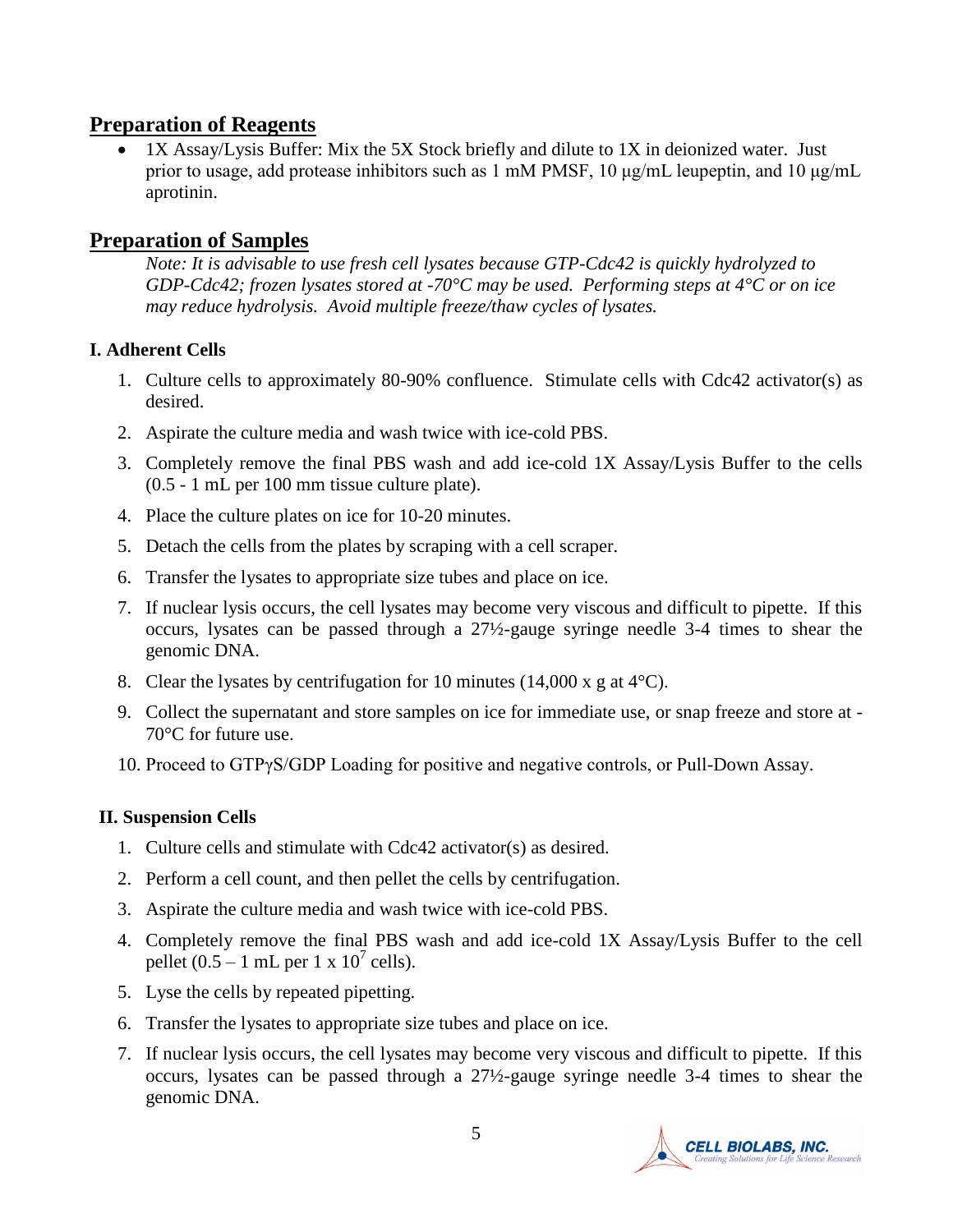- 8. Clear the lysates by centrifugation for 10 minutes (14,000 x g at 4  $^{\circ}$ C).
- 9. Collect the supernatant and store samples on ice for immediate use, or snap freeze and store at 70 °C for future use.
- 10. Proceed to GTPγS/GDP Loading for positive and negative controls, or Pull-Down Assay.

#### **Assay Protocol**

*Important Note: Before running any Small GTPase pulldown assay, it is always a good practice to run a Western Blot directly on the cell lysate using the antibody provided in this kit. For example: load 5 µg, 10 µg and 20 µg of lysate onto an SDS-PAGE gel, transfer and blot. When proceeding with the pulldown assay, use 100-times the amount of lysate that gave you a clear band of your desired small GTPase in the direct Western blot. For example: if the 5 µg band was faint but the 10 µg band was clear and strong, use 100 x 10 µg = 1 mg of lysate in the assay. Using sufficient lysate in the pulldown assay is critical to success.*

#### **I. GTPγS/GDP Loading (Positive and Negative Controls)**

*Note: Samples that will not be GTPγS/GDP loaded may be kept on ice during the loading of controls.*

1. Aliquot 0.5 – 1 mL of each cell lysate to two microcentrifuge tubes.

*Note: Typical protein content/sample is > 0.5 mg.* 

- 2. Adjust the volume of each sample to 1 mL with 1X Assay Lysis Buffer.
- 3. Add 20  $\mu$ L of 0.5 M EDTA to each sample.
- 4. Add 10 µL of 100X GTPγS to one tube (positive control) and 10 µL of 100X GDP to the other tube (negative control). Mix and label each tube appropriately.
- 5. Incubate the tubes for 30 minutes at 30°C with agitation.
- 6. Stop the loading by adding 65  $\mu$ L of 1 M MgCl<sub>2</sub> to each tube. Mix and place tubes on ice.
- 7. Continue with Pull-Down assay.

#### **II. Cdc42 Pull-Down Assay**

- 1. Aliquot 0.5 1 mL of cell lysate (treated with Cdc42 activators or untreated) to a microcentrifuge tube.
- 2. Adjust the volume of each sample to 1 mL with 1X Assay Lysis Buffer.
- 3. Thoroughly resuspend the PAK PBD Agarose bead slurry by vortexing or titurating.
- 4. Quickly add 40  $\mu$ L of resuspended bead slurry to each tube (including GTP $\gamma$ S/GDP controls).
- 5. Incubate the tubes at  $4^{\circ}$ C for 1 hour with gentle agitation.
- 6. Pellet the beads by centrifugation for 10 seconds at 14,000 x g.
- 7. Aspirate and discard the supernatant, making sure not to disturb/remove the bead pellet.
- 8. Wash the bead 3 times with 0.5 mL of 1X Assay Buffer, centrifuging and aspirating each time.
- 9. After the last wash, pellet the beads and carefully remove all the supernatant.

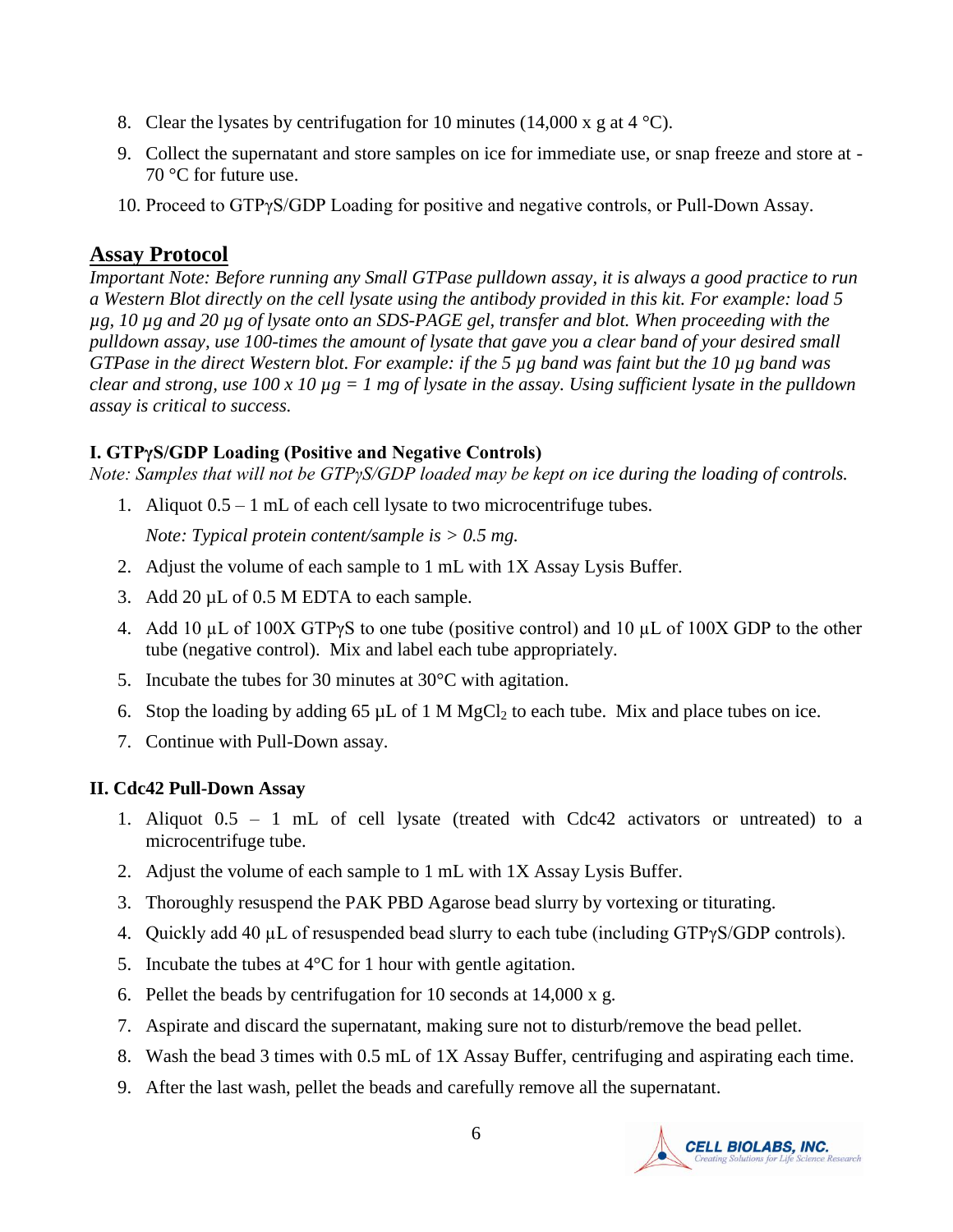- 10. Resuspend the bead pellet in 40 µL of 2X reducing SDS-PAGE sample buffer.
- 11. Boil each sample for 5 minutes.
- 12. Centrifuge each sample for 10 seconds at 14,000 x g.

#### **III. Electrophoresis and Transfer**

1. Load 20 µL/well of pull-down supernatant to a polyacrylamide gel. Also, it's recommended to include a pre-stained MW standard (as an indicator of a successful transfer in step 3).

*Note: If desired, 10 µL/well of Cdc42 Immunoblot Positive Control (provided ready-to-use, pre-boiled) can be added as an immunoblot positive control.* 

- 2. Perform SDS-PAGE as per the manufacturer's instructions.
- 3. Transfer the gel proteins to a PVDF or nitrocellulose membrane as per the manufacturer's instructions.

#### **IV. Immunoblotting and Detection (all steps are at room temperature, with agitation)**

1. Following the electroblotting step, immerse the PVDF membrane in 100% Methanol for 15 seconds, and then allow it to dry at room temperature for 5 minutes.

*Note: If Nitrocellulose is used instead of PVDF, this step should be skipped.*

2. Block the membrane with 5% non-fat dry milk in TBST for 1 hr at room temperature with constant agitation.

Incubate the membrane with Anti-Cdc42 Antibody, freshly diluted 1:200 to 1:1000 in 5% nonfat dry milk/TBST, for 1-2 hr at room temperature with constant agitation.

*Note: To conserve antibody, incubations should be performed in a plastic bag.*

- 3. Wash the blotted membrane three times with TBST, 5 minutes each time.
- 4. Incubate the membrane with a secondary antibody (e.g. Goat Anti-Mouse IgG, HRPconjugate), freshly diluted in 5% non-fat dry milk/TBST, for 1 hr at room temperature with constant agitation.
- 5. Wash the blotted membrane three times with TBST, 5 minutes each time.
- 6. Use the detection method of your choice. We recommend enhanced chemiluminescence reagents from Pierce.

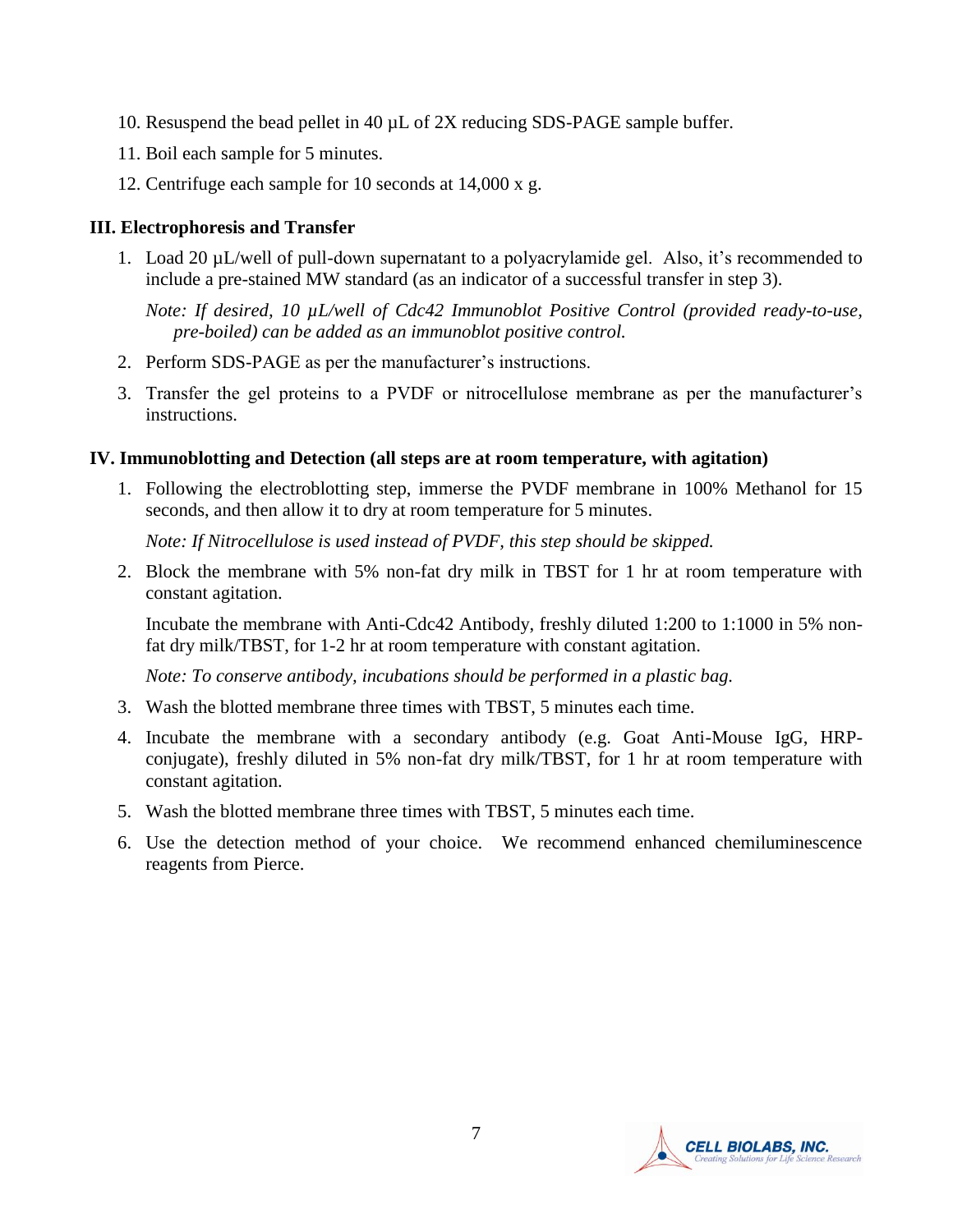#### **Example of Results**

The following figure demonstrates typical results seen with Cell Biolabs' Cdc42 Activation Assay Kit. One should use the data below for reference only.



**Figure 2: Cdc42 Activation Assay.** *Left Image*: Cdc42 Immunoblot Positive Control. *Right Image*: Demonstrates Anti-Cdc42 monoclonal antibody specificity by dot blot.



**Figure 3: Cdc42 Activation Assay.** *Lane 1*: MW Standard. *Lane 2*: 293 cell lysate loaded with GDP and incubated with PAK PBD Agarose beads. *Lane 3*: 293 cell lysate loaded with GTPγS and incubated with PAK-1 PBD Agarose beads.

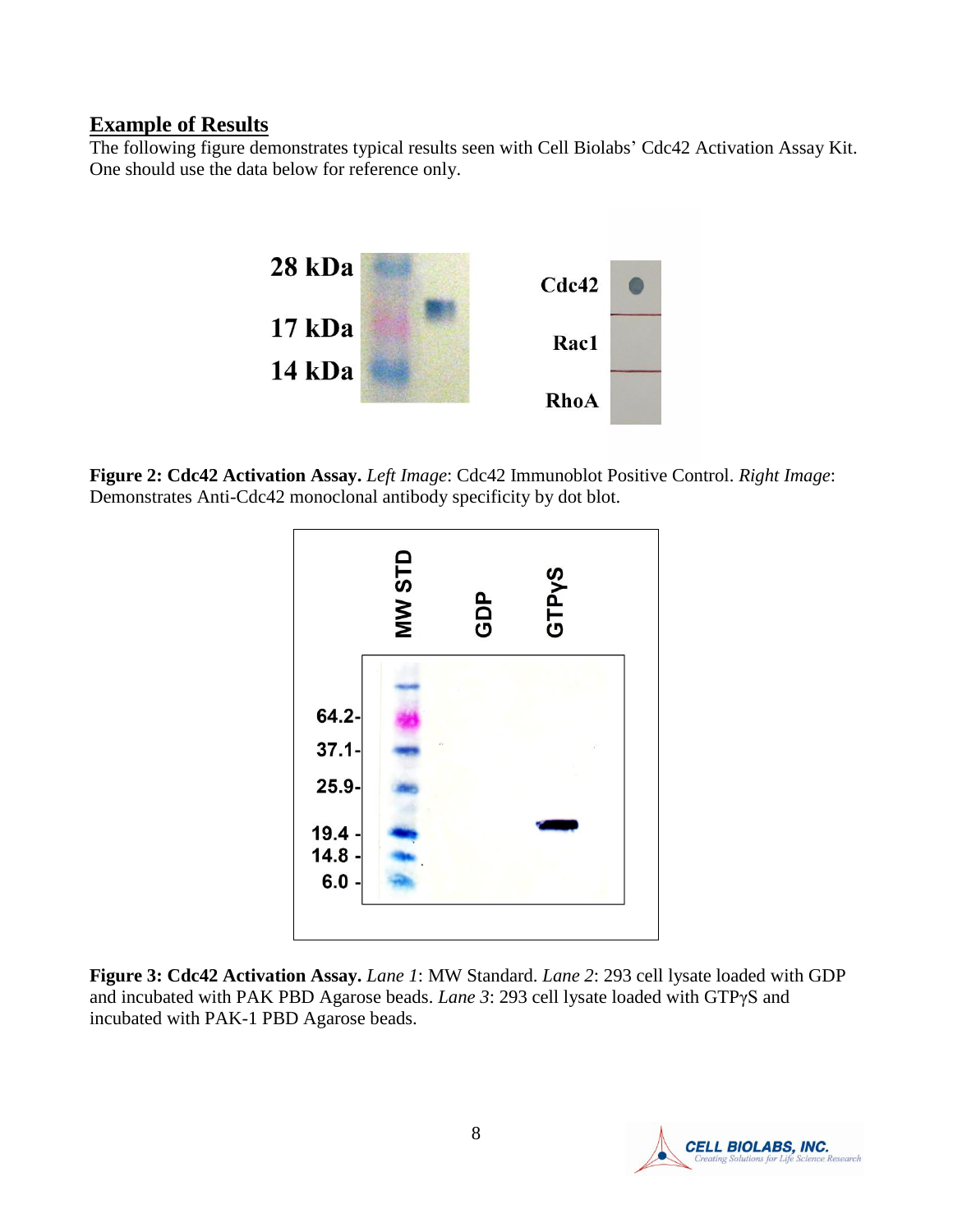## **References**

- 1. [Raftopoulou M.](http://www.ncbi.nlm.nih.gov/entrez/query.fcgi?db=pubmed&cmd=Search&term=%22Raftopoulou+M%22%5BAuthor%5D), and [Hall A.](http://www.ncbi.nlm.nih.gov/entrez/query.fcgi?db=pubmed&cmd=Search&term=%22Hall+A%22%5BAuthor%5D) (2004) *Dev Biol.* **265**: 23-32.
- 2. [Bar-Sagi D.](http://www.ncbi.nlm.nih.gov/entrez/query.fcgi?db=pubmed&cmd=Search&term=%22Bar%2DSagi+D%22%5BAuthor%5D), and [Hall A.](http://www.ncbi.nlm.nih.gov/entrez/query.fcgi?db=pubmed&cmd=Search&term=%22Hall+A%22%5BAuthor%5D) (2000) *Cell* **103**: 227-38.
- 3. Benard, V., Bohl, B. P., and Bokoch, G. M. (1999) *J. Biol. Chem.* **274**, 13198-13204.

# **Recent Product Citations**

- 1. Yuan, Z. et al. (2020). RAB5A promotes the formation of filopodia in pancreatic cancer cells via the activation of cdc42 and β1-integrin. *Biochem Biophys Res Commun*. **535**:54-59. doi: 10.1016/j.bbrc.2020.12.022.
- 2. McGuire, S. et al. (2019). Inhibition of fascin in cancer and stromal cells blocks ovarian cancer metastasis. *Gynecol Oncol*. pii: S0090-8258(19)30059-9. doi: 10.1016/j.ygyno.2019.01.020.
- 3. Hu, H.F. et al. (2018). Comparative Proteomics Analysis Identifies Cdc42-Cdc42BPA Signaling as Prognostic Biomarker and Therapeutic Target for Colon Cancer Invasion. *J Proteome Res*. **17**(1):265-275. doi: 10.1021/acs.jproteome.7b00550.
- 4. Chang, F. et al. (2017). MTA promotes chemotaxis and chemokinesis of immune cells through distinct calcium-sensing receptor signaling pathways. *Biomaterials*. **150**:14-24. doi: 10.1016/j.biomaterials.2017.10.009.
- 5. Hong, J. H. et al. (2016). Regulation of the actin cytoskeleton by the Ndel1-Tara complex is critical for cell migration. *Sci Rep*. doi:10.1038/srep31827.
- 6. Aldinucci, A. et al. (2016). Histamine regulates actin cytoskeleton in human Toll like receptor 4 activated monocyte derived dendritic cells tuning CD4+ T lymphocyte response. *J Biol Chem*. doi:10.1074/jbc.M116.720680.
- 7. Sherchan, P. et al. (2015). Recombinant Slit2 attenuates neuroinflammation after surgical brain injury by inhibiting peripheral immune cell infiltration via Robo1-srGAP1 pathway in a rat model. *Neurobiol Dis.* **85**:164-173.
- 8. Sahu, M. et al. (2014). Lens specific RLIP76 transgenic mice show a phenotype similar to microphthalmia. *Exp Eye Res.* **118**:125-134.
- 9. El-Sayed, F.G. et al. (2014).  $P2Y_2$  nucleotide receptor activation enhances the aggregation and self-organization of dispersed salivary epithelial cells. *Am J Physiol Cell Physiol*. **307**: C83-C96.
- 10. He, S. et al. (2013). SRGAP1 is a candidate gene for papillary thyroid carcinoma susceptibility. *J. Clin. Endocrinol. Metab*. **98**:E973-E980.
- 11. Zhang, S. et al. (2008). The tumor suppressor LKB1 regulates lung cancer cell polarity by mediating Cdc42 recruitment and activity. *Cancer Res.* **68**:740-748.
- 12. Somervaille, T. et al. (2006). Identification and characterization of leukemia stem cells in murine MLL-AF9 acute myeloid leukemia. *Cancer Cell* **10**:257-268.

## **Warranty**

These products are warranted to perform as described in their labeling and in Cell Biolabs literature when used in accordance with their instructions. THERE ARE NO WARRANTIES THAT EXTEND BEYOND THIS EXPRESSED WARRANTY AND CELL BIOLABS DISCLAIMS ANY IMPLIED WARRANTY OF MERCHANTABILITY OR WARRANTY OF FITNESS FOR PARTICULAR PURPOSE. CELL BIOLABS' sole obligation and purchaser's exclusive remedy for breach of this warranty shall be, at the option of CELL BIOLABS, to repair or replace the products. In no event shall CELL BIOLABS be liable for any proximate, incidental or consequential damages in connection with the products.